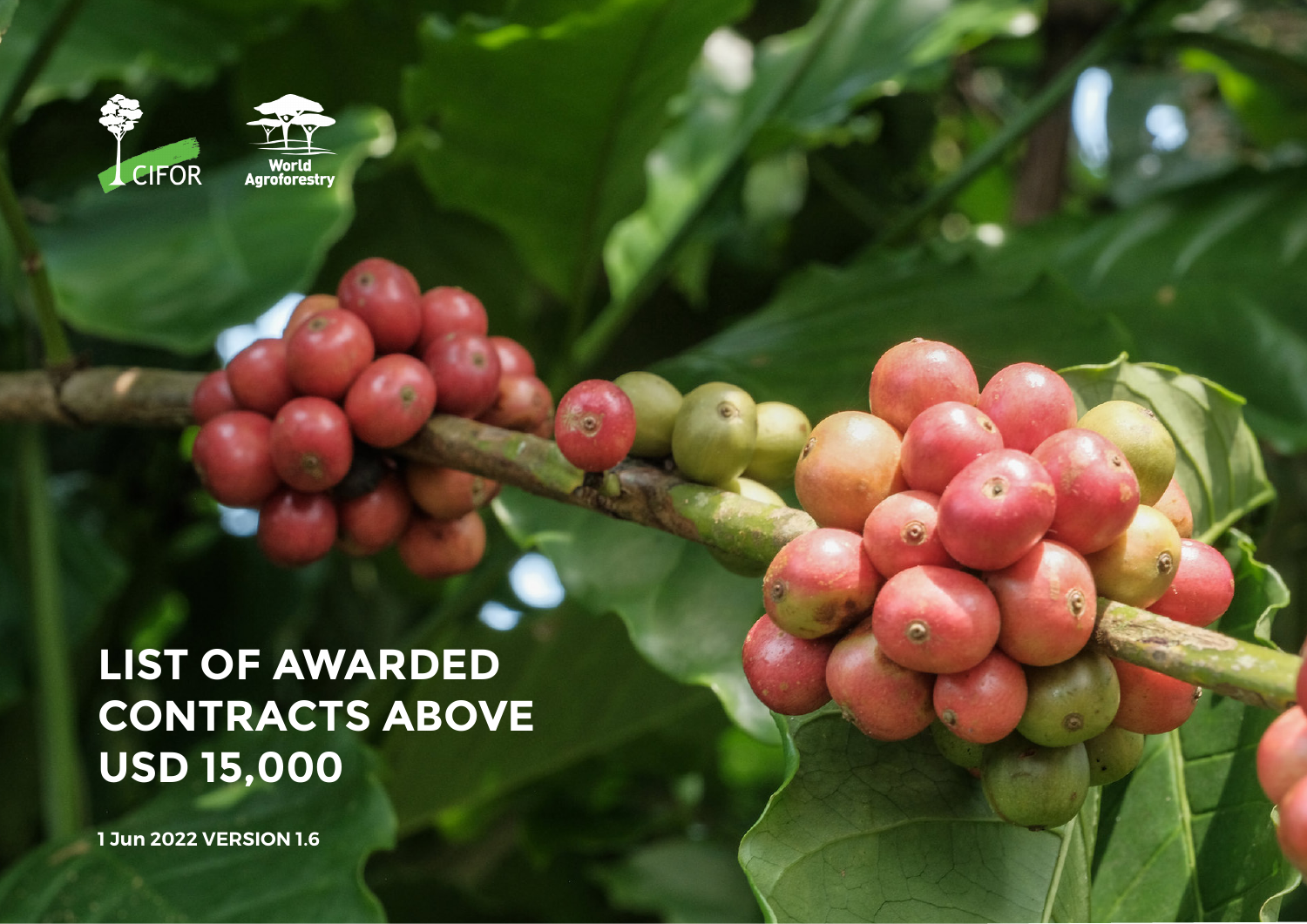| #   | <b>Partner institution</b>                                               | <b>Partner country</b>   | <b>Contract year</b> | <b>Purpose of agreement</b>                                                                                                                                                                                                                                                                                                                                                                                                                                                                                                                                                                                                                   | <b>Currency</b> | <b>Value</b> |
|-----|--------------------------------------------------------------------------|--------------------------|----------------------|-----------------------------------------------------------------------------------------------------------------------------------------------------------------------------------------------------------------------------------------------------------------------------------------------------------------------------------------------------------------------------------------------------------------------------------------------------------------------------------------------------------------------------------------------------------------------------------------------------------------------------------------------|-----------------|--------------|
| 1   | Kunming Institute of Botany                                              | China                    | 2021                 | To co-organize a scientific conference to make the state of the evidence<br>towards the next COP of CBD. The conference will address the theme of<br>forests, trees and agroforestry for diverse sustainable landscapes, in the<br>marching-up to CBD 15                                                                                                                                                                                                                                                                                                                                                                                      | <b>USD</b>      | 45,000       |
| 2   | The Center for People and<br>Forests (RECOFTC)                           | Thailand                 | 2021                 | RECOFTC contributes to the development of a full project proposal document<br>titled Scaling Responsible and Inclusive Business Innovation in Agricultural<br>Land Investment that Supports Rights, Livelihood and Sustainable Food<br>Systems"                                                                                                                                                                                                                                                                                                                                                                                               | <b>USD</b>      | 51,298       |
| 3   | SNV - Netherlands                                                        | Netherlands              | 2021                 | SNV contributes and develops the development of a full project document with<br>other consortium members.                                                                                                                                                                                                                                                                                                                                                                                                                                                                                                                                     | <b>USD</b>      | 73,597       |
| 4   | Direction Générale de l'Economie<br>Verte et du Changement<br>Climatique | <b>Burkina Faso</b>      | 2021                 | Co-hosting the event "National Forum for Reflection on the Shea Sector in<br>Burkina Faso"                                                                                                                                                                                                                                                                                                                                                                                                                                                                                                                                                    | <b>XOF</b>      | 11,056,000   |
| 5   | University of Stirling                                                   | United Kingdom           | 2021                 | To increase and expand the post-doctoral staff time allocated to data<br>management and analyses in carrying out work towards the wildmeat<br>consortium's objectives and in preparing new datasets for the wildmeat<br>database and analysing these new datasets                                                                                                                                                                                                                                                                                                                                                                             | <b>EUR</b>      | 19,814       |
| 6   | Food and Agriculture Organization<br>(FAO) - Forestry Department         | Italy                    | 2021                 | To develop a strategy and implementation plan for the UN Decade on<br>Ecosystem Restoration                                                                                                                                                                                                                                                                                                                                                                                                                                                                                                                                                   | <b>EUR</b>      | 491,550      |
| 7   | <b>UN Environment Programme</b>                                          | Kenya                    | 2021                 | To develop a strategy and implementation plan for the UN Decade on<br><b>Ecosystem Restoration</b>                                                                                                                                                                                                                                                                                                                                                                                                                                                                                                                                            | <b>EUR</b>      | 479,950      |
| 8   | Zambia Statistics Agency                                                 | Zambia                   | 2021                 | To carry out a wild food collection survey in Zambia                                                                                                                                                                                                                                                                                                                                                                                                                                                                                                                                                                                          | <b>USD</b>      | 169,507      |
| 9   | World Agroforestry (ICRAF) -<br>Headquarters                             | Kenya                    | 2021                 | ICRAF will provide technical support to the project and support capacity<br>development activities. Specifically, ICRAF will contribute to developing action<br>plans by supporting the articulation of mechanisms to resolve CSC adoption<br>barriers and contribute to capacity development activities on CSC. Drawing on<br>its longstanding engagement with key industry actors in the Ghanaian cocoa<br>sector, ICRAF will play an important role in mobilizing diverse stakeholder<br>groups and ensure effective out scaling.                                                                                                          | <b>EUR</b>      | 58,008       |
| 10  | World Agroforestry (ICRAF) -<br>Headquarters                             | Kenya                    | 2021                 | To contribute and develop the development of a full project document with other<br>consortium member.                                                                                                                                                                                                                                                                                                                                                                                                                                                                                                                                         | <b>USD</b>      | 26,132       |
| -11 | Nong Lam University                                                      | Viet Nam                 | 2021                 | To conduct research on mangrove governance and willingness to pay for<br>mangrove protection in Southern part of Vietnam<br>To understand institution for financial management related to<br>operationalising PFES scheme (who will pay, how much, how money will<br>be collected and distributed and how mangrove environmental services<br>will be monitored and assessed?)<br>To engage a wide range of stakeholders (for example, natural resource<br>managers, non-governmental organizations, collaborating scientists, and<br>small land owners) in outreach and capacity development at all scales of<br>mangrove governance and use. | <b>USD</b>      | 40.781       |
| 12  | <b>Temple University</b>                                                 | United States of America | 2021                 | Supporting the government of Peru in mapping and assessing degradation of<br>palm swamp peatlands in the Amazon region                                                                                                                                                                                                                                                                                                                                                                                                                                                                                                                        | <b>USD</b>      | 34,346       |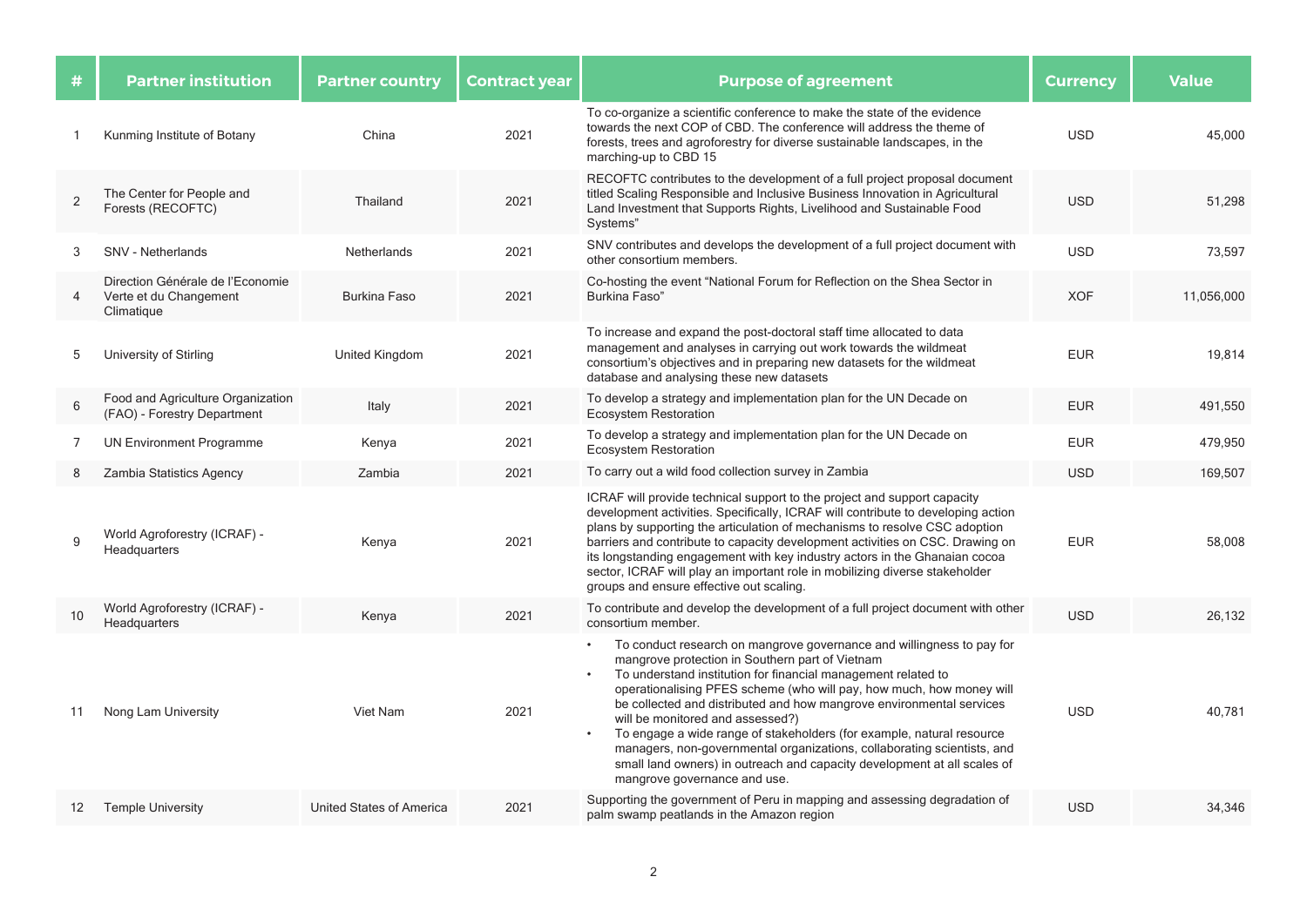| #  | <b>Partner institution</b>                                                                                                                 | <b>Partner country</b>   | <b>Contract year</b> | <b>Purpose of agreement</b>                                                                                                                                                                                                                                                                                                                                                                                                                                                                                                                                                                                                                                                                                                                                                                                                                                                                                                                                                                                                                                                                                            | <b>Currency</b> | <b>Value</b> |
|----|--------------------------------------------------------------------------------------------------------------------------------------------|--------------------------|----------------------|------------------------------------------------------------------------------------------------------------------------------------------------------------------------------------------------------------------------------------------------------------------------------------------------------------------------------------------------------------------------------------------------------------------------------------------------------------------------------------------------------------------------------------------------------------------------------------------------------------------------------------------------------------------------------------------------------------------------------------------------------------------------------------------------------------------------------------------------------------------------------------------------------------------------------------------------------------------------------------------------------------------------------------------------------------------------------------------------------------------------|-----------------|--------------|
| 13 | Rationale Advisors - LOA                                                                                                                   | Singapore                | 2021                 | Continue to engage in task related to CIFOR-ICRAF Climate Change Strategy,<br>UN Climate Negotiations, Green Climate Fund, Transformational Change,<br>Strategic Partners, Communications, and other matters required by the CCE<br>Team and FTA FP5 Leaders.                                                                                                                                                                                                                                                                                                                                                                                                                                                                                                                                                                                                                                                                                                                                                                                                                                                          | <b>USD</b>      | 26,400       |
| 14 | Centre de Coopération<br>Internationale en Recherche<br>Agronomique pour le<br>Développement (CIRAD) UMR<br><b>MOISA</b>                   | France                   | 2021                 | To prepare a synthesis of the multiple MSPs established during the period<br>1990-2018 to make it easier to access a vast and rapidly-expanding literature.                                                                                                                                                                                                                                                                                                                                                                                                                                                                                                                                                                                                                                                                                                                                                                                                                                                                                                                                                            | <b>EUR</b>      | 16,545       |
| 15 | Centre for International Sustainable<br>Development Law (CISDL)                                                                            | Canada                   | 2021                 | To finalize a Cambridge University Press book manuscript - CITES as a Tool for<br>Sustainable Development                                                                                                                                                                                                                                                                                                                                                                                                                                                                                                                                                                                                                                                                                                                                                                                                                                                                                                                                                                                                              | <b>USD</b>      | 20,000       |
| 16 | Center for Research and<br>Sustainable Community<br>Development                                                                            | United States of America | 2021                 | Identify important political/socio/economic/health issues and value chain<br>related to wildlife trade/farming in Thua Thien Hue Vietnam, particularly<br>related to impact on indigenous women<br>Identify key actors (women and men) engaged in wildlife trade and wildlife<br>farming in the region<br>Identify studied sites in consultation with local government, NGOs/CSOs/<br>academia<br>Understand stakeholders' perceptions on the linkage between COVID-<br>wildlife trading/farming and communities health, particularly on indigenous<br>women<br>Understand stakeholders' perceptions on the effectiveness of current<br>policies and projects and their institutional setting (e.g. rule of games,<br>distribution of powers and benefits, capacity of government officers) in<br>addressing wildlife trade and wildlife farming in general and in response to<br>COVID in particular and how this has impacts on indigenous women<br>To inform CGIAR team on Bushmeat/Wildlife team on studied sites,<br>prioritise research topics and project stakeholders analysis for the<br>implementation phase | <b>USD</b>      | 16.820       |
| 17 | Centro de Investigaciones<br>Sociológicas, Económicas,<br>Políticas y Antropológicas of the<br>Pontificia Universidad Católica del<br>Perú | Peru                     | 2021                 | Participate in GCS REDD+ work in Peru with a focus on work package 4,<br>in close coordination with global and national research team members and<br>partners. PUCP staff will also participate in research towards work package 3.                                                                                                                                                                                                                                                                                                                                                                                                                                                                                                                                                                                                                                                                                                                                                                                                                                                                                    | <b>USD</b>      | 59,786       |
| 18 | University of Helsinki                                                                                                                     | Finland                  | 2021                 | The partner will contribute to WP3 - Bringing out the politics: understanding and<br>enlarging the policy space; WP4 - Linking science, policy and politics for forest<br>based climate action; WP5 - Sharing evidence and experiences especially on<br>the Output 3.1 Analysis of the politics of continued deforestation and forest<br>degradation and Output 4.3 Science-policy platforms.                                                                                                                                                                                                                                                                                                                                                                                                                                                                                                                                                                                                                                                                                                                          | <b>USD</b>      | 101,977      |
| 19 | Centro de Inteligência Territorial                                                                                                         | Chile                    | 2021                 | This LoA relates to the following work packages (WPs) and set of activities:<br>WP4. Linking science, policy and politics for forest-based climate action,<br>specifically 4.2 Scenario building.                                                                                                                                                                                                                                                                                                                                                                                                                                                                                                                                                                                                                                                                                                                                                                                                                                                                                                                      | <b>USD</b>      | 370,470      |
| 20 | <b>Bioversity International</b>                                                                                                            | Italy                    | 2021                 | The partner will contribute to the implementation of the Women Land Rights<br>Initiative IFAD project, specifically in the implementation of work in Kyrgyzstan<br>and the completion of Knowledge Management activities under Component 2.                                                                                                                                                                                                                                                                                                                                                                                                                                                                                                                                                                                                                                                                                                                                                                                                                                                                            | <b>USD</b>      | 570,807      |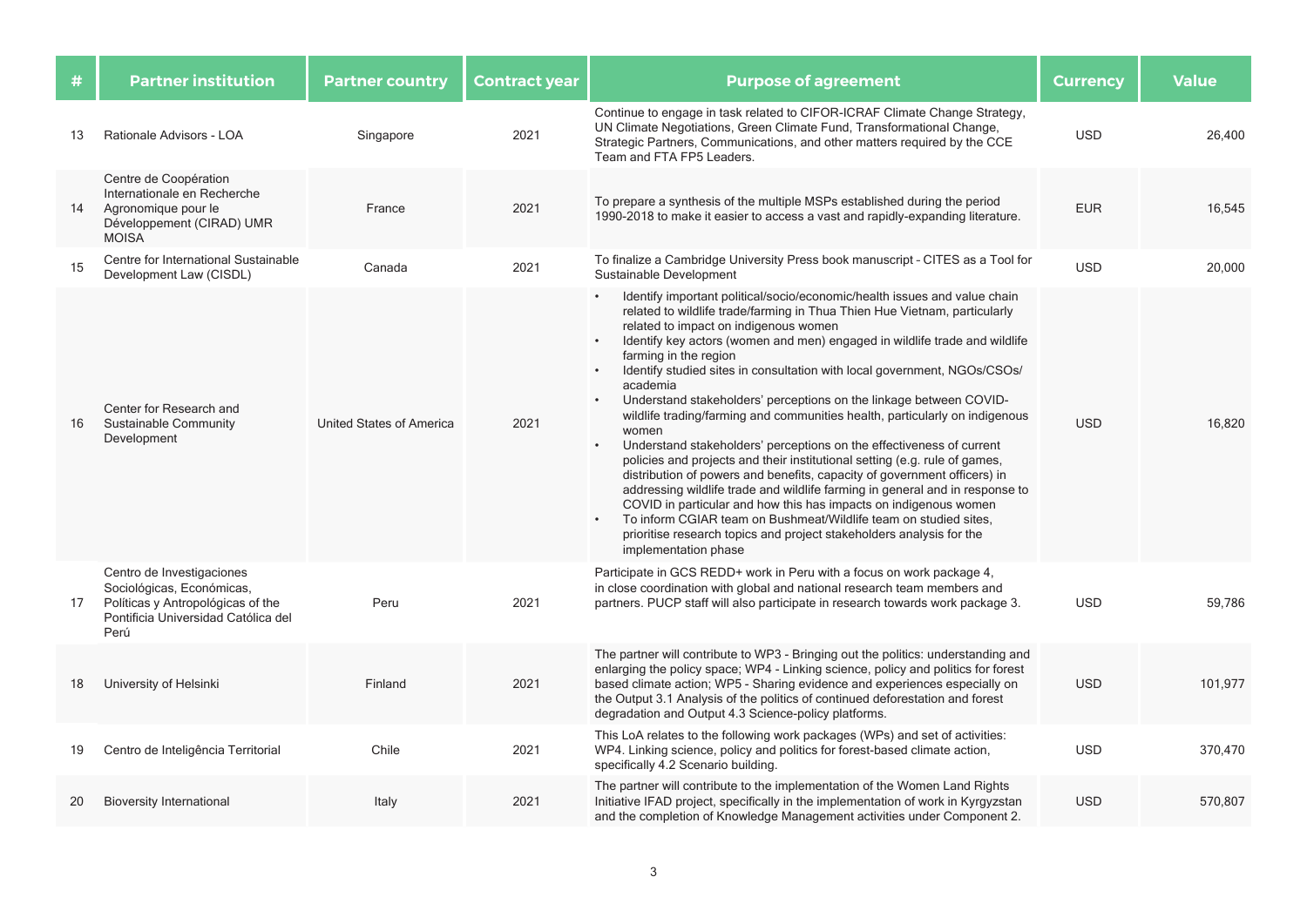| #  | <b>Partner institution</b>                                    | <b>Partner country</b> | <b>Contract year</b> | <b>Purpose of agreement</b>                                                                                                                                                                                                                                                                                                                                                                                                                                                                                                                                                                                                                                                                                                                                                                                                                                                                                                                                                                                                                      | <b>Currency</b> | <b>Value</b> |
|----|---------------------------------------------------------------|------------------------|----------------------|--------------------------------------------------------------------------------------------------------------------------------------------------------------------------------------------------------------------------------------------------------------------------------------------------------------------------------------------------------------------------------------------------------------------------------------------------------------------------------------------------------------------------------------------------------------------------------------------------------------------------------------------------------------------------------------------------------------------------------------------------------------------------------------------------------------------------------------------------------------------------------------------------------------------------------------------------------------------------------------------------------------------------------------------------|-----------------|--------------|
| 21 | Research Center for Climate<br>Change - Universitas Indonesia | Indonesia              | 2021                 | This LoA relates to the following work packages (WPs) and set of activities:<br>WP2. Tracking and assessing actions: 2.2 Mapping and assessing REDD+<br>finance and benefit-sharing mechanisms WP4. Linking science, policy and<br>politics for forest-based climate action: 4.3 Science-policy platforms                                                                                                                                                                                                                                                                                                                                                                                                                                                                                                                                                                                                                                                                                                                                        | <b>IDR</b>      | 892,647,500  |
| 22 | World Agroforestry (ICRAF) -<br>Headquarters                  | Kenya                  | 2021                 | Carry out joint activities among ICRAF and CIFOR within WP 1, 2, and 4 with<br>an objective of achieving the following overarching outcome: Policy makers and<br>practitioners in key<br>tropical forest countries design and implement effective, efficient and equitable<br>(3E) forest-friendly policies and actions, based on the knowledge and capacities<br>co-developed through this project.                                                                                                                                                                                                                                                                                                                                                                                                                                                                                                                                                                                                                                             | <b>USD</b>      | 175.061      |
| 23 | Wageningen University &<br>Research (WUR)                     | <b>Netherlands</b>     | 2021                 | Carry out joint activities among the Laboratory of Geo-information and<br>Remote Sensing (Wageningen University) and CIFOR within WP1. More<br>specifically contributing to the following activities:<br>Output 1.1.1: Identification of policy relevant archetypes of deforestation<br>and forest degradation<br>Output 1.2.1: Assessment of the use of new technologies and data<br>(e.g., near-real time monitoring, synthetic aperture radar, etc.) for better<br>resource management and more frequent reporting on LULUCF GHG<br>emissions and removals, and how this can contribute to increased<br>participation, transparency and accountability                                                                                                                                                                                                                                                                                                                                                                                        | <b>USD</b>      | 62.849       |
| 24 | International Center for Tropical<br>Agriculture              | Colombia               | 2021                 | Carry out joint activities among CIAT and CIFOR within WP1. More specifically<br>contributing to the following activities:<br>Assess non-Annex 1 Parties' progress on NDC reporting with<br>specific attention to the fulfilment of requirements for TACCC for the<br>communication of progress in AFOLU mitigation actions. The analysis<br>will show how Parties and technical support mechanisms can support<br>improvement of national reporting, explore new data sources, and<br>increase transparency, accuracy, completeness, consistency, and<br>comparability between national reports towards the global stocktake.<br>Assess the intactness of stable forests, particularly focused on small-scale<br>disturbances in areas covered by the RADD-Alert data. Identify vulnerable<br>areas where small-scale disturbances are increasing.<br>Provide a full GHG accounting of stable forests using publicly available<br>datasets, published literature, and remote sensing tools in a spatially<br>disaggregated a manner as possible | <b>USD</b>      | 118.881      |
| 25 | The Institut de Recherche en<br>Ecologie Tropicale (IRET)     | Gabon                  | 2021                 | To support the implementation of the project 'Creating an Evidencebase for<br>developing and evaluating interventions to reduce unsustainable bushmeat<br>hunting in Central Africa'.                                                                                                                                                                                                                                                                                                                                                                                                                                                                                                                                                                                                                                                                                                                                                                                                                                                            | <b>USD</b>      | 35.600       |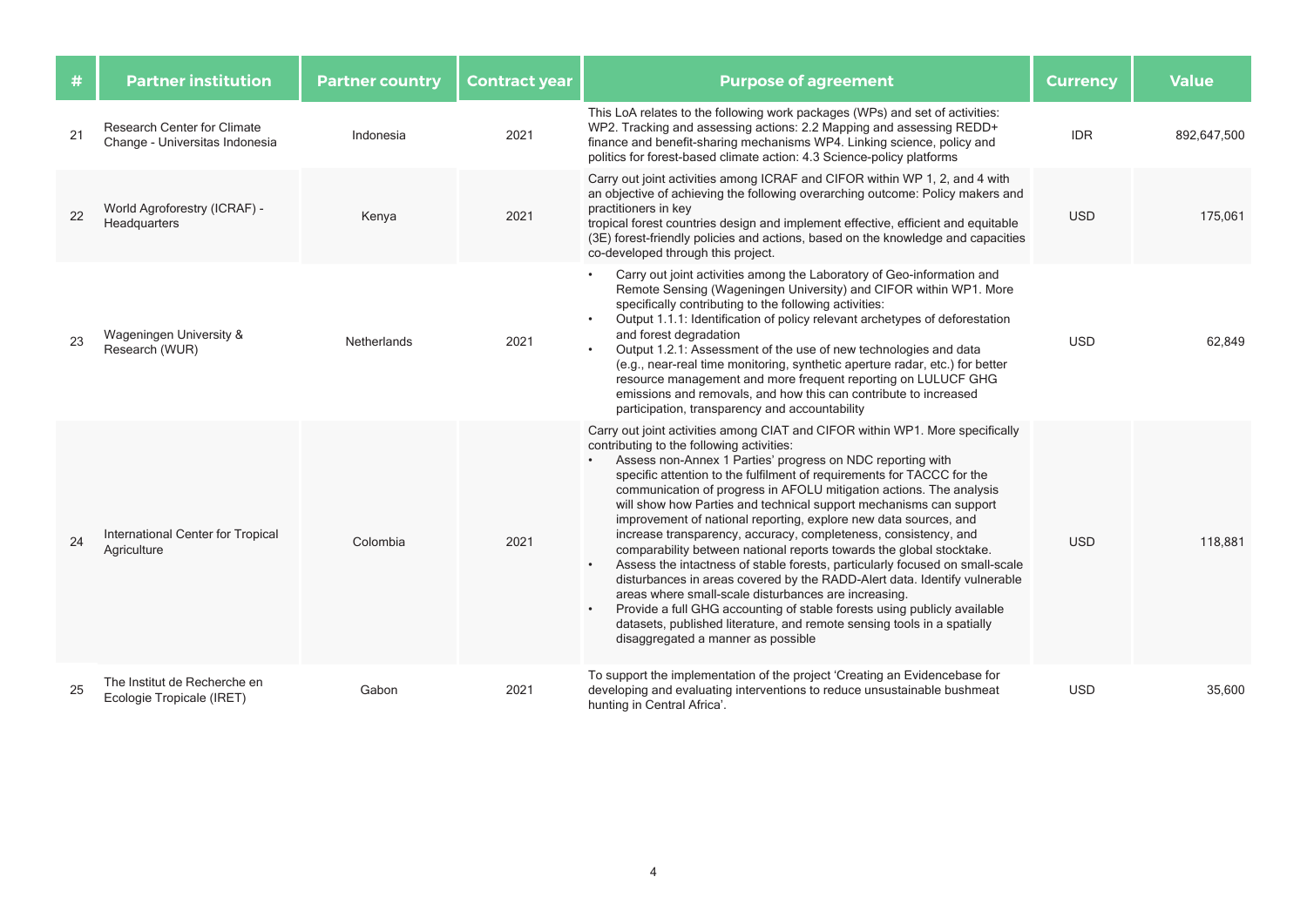| #  | <b>Partner institution</b>                                                                  | <b>Partner country</b> | <b>Contract year</b> | <b>Purpose of agreement</b>                                                                                                                                                                                                                                                                                                                                                                                                                                                                                                                                                                                                                                | <b>Currency</b> | <b>Value</b> |
|----|---------------------------------------------------------------------------------------------|------------------------|----------------------|------------------------------------------------------------------------------------------------------------------------------------------------------------------------------------------------------------------------------------------------------------------------------------------------------------------------------------------------------------------------------------------------------------------------------------------------------------------------------------------------------------------------------------------------------------------------------------------------------------------------------------------------------------|-----------------|--------------|
| 26 | University of Stirling                                                                      | United Kingdom         | 2021                 | Develop an evidence-base of hunting offtakes, wildmeat trade and<br>consumption for governments, funders, and civil society in Central Africa,<br>available to inform decisions and policies at all Levels.<br>Develop indicators and methodologies for project, national and regional-<br>level monitoring of bushmeat use.<br>Embed the evidence base and monitoring systems within regional policy<br>frameworks                                                                                                                                                                                                                                        | 2021            | 138,700      |
| 27 | Nong Lam University                                                                         | Viet Nam               | 2021                 | To conduct research on mangrove governance and willingness to pay for<br>$\bullet$<br>mangrove protection in Southern part of Vietnam;<br>To understand institutional arrangements for financial management related<br>$\bullet$<br>to operationalising PFES scheme<br>To engage a wide range of stakeholders in outreach and capacity<br>$\bullet$<br>development at all scales of mangrove governance and use                                                                                                                                                                                                                                            | <b>USD</b>      | 19,185       |
| 28 | Cocoa Health and Extension<br>Division (CHED)                                               | Ghana                  | 2021                 | To convene public, private and civil society stakeholders relevant to the cocoa<br>sector to design a strategy for sustainable cocoa which includes scaling<br>climate-smart practices, improving access and uptake of agricultural supplies<br>and services, and aligns with Kwaebibirem Municipality and Atiwa West District<br>development priorities.                                                                                                                                                                                                                                                                                                  | <b>EUR</b>      | 15,716       |
| 29 | Council for Scientific and Industrial<br>Research - Oil Palm Research<br>Institute of Ghana | Ghana                  | 2021                 | To organise and coordinate an Oil Palm Working Group that will be comprised<br>of stakeholders from Kwaebibirem Municipality and Atiwa West District of the<br>Eastern Region, Ghana. The purpose of the Working Group will be to deliberate<br>approaches and constraints to sustainable oil palm production with a reduced<br>forest footprint and design a development strategy for the oil palm sector in the<br>Kwaebibirem-Atiwa West landscape                                                                                                                                                                                                      | <b>EUR</b>      | 15,716       |
| 30 | <b>Lancaster University</b>                                                                 | United Kingdom         | 2021                 | To provide Atewa Landscape platforms the type of empirical evidence<br>needed to design actionable and desirable pathways for reducing the<br>negative environmental footprint of smallholder commodity production that<br>provide tangible social co-benefits.<br>To support the project in communicating this evidence to global audiences<br>$\bullet$<br>through development of scientific products                                                                                                                                                                                                                                                    | <b>EUR</b>      | 108,009      |
| 31 | Tropenbos - Ghana                                                                           | Ghana                  | 2021                 | To organise Conference Sustainable Woodfuel Value Chains in Africa:<br>Governance, Social, Economic and Ecological dimensions. 23 - 25 November<br>2021, Kumasi, Ghana.                                                                                                                                                                                                                                                                                                                                                                                                                                                                                    | <b>USD</b>      | 15,000       |
| 32 | Universitas Diponegoro                                                                      | Indonesia              | 2021                 | Quantifying the intake, adequacy of macro and micro nutrients, as well as<br>food diversity of several important food groups for mothers and toddlers<br>aged 24-59 months in coastal areas.<br>Assessing the contribution of mangroves to intake, adequacy of macro and<br>micro nutrients, food diversity of several important food groups for mothers<br>and toddlers aged 24-59 months in coastal areas.<br>Assessing household food security of families with children aged 24-59<br>months in coastal areas. 4. Assessing the contribution of mangrove to<br>household food security of families with toddlers aged 24-59 months in<br>coastal areas | <b>IDR</b>      | 357,197,500  |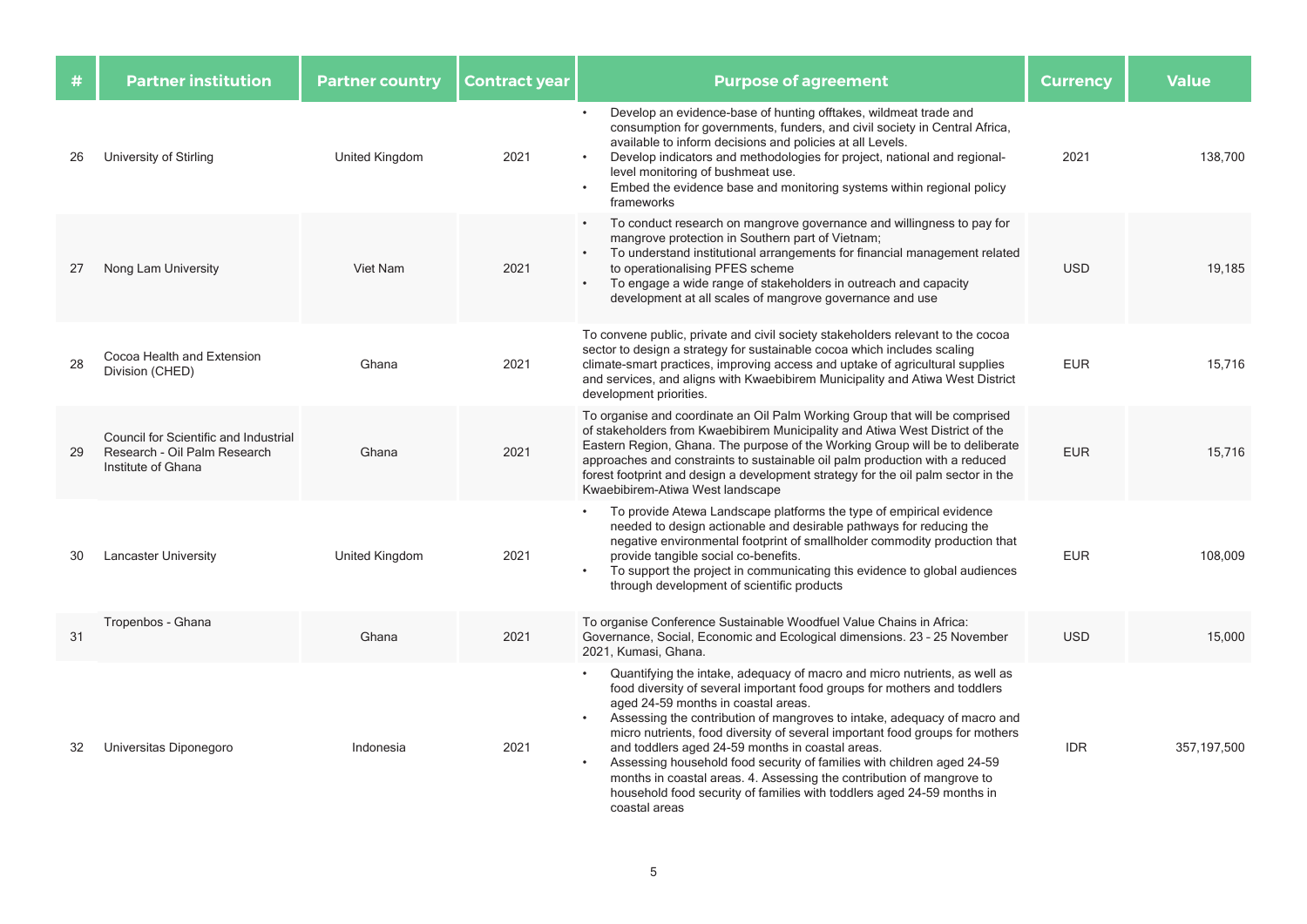| #  | <b>Partner institution</b>                                 | <b>Partner country</b> | <b>Contract year</b> | <b>Purpose of agreement</b>                                                                                                                                                                                                                                                                                                                                                                                                                                                                                                                                                                                                                                                                           | <b>Currency</b> | <b>Value</b> |
|----|------------------------------------------------------------|------------------------|----------------------|-------------------------------------------------------------------------------------------------------------------------------------------------------------------------------------------------------------------------------------------------------------------------------------------------------------------------------------------------------------------------------------------------------------------------------------------------------------------------------------------------------------------------------------------------------------------------------------------------------------------------------------------------------------------------------------------------------|-----------------|--------------|
| 33 | Wageningen University &<br>Research (WUR)                  | Netherlands            | 2021                 | This partnership concentrates on the Outcome 1 and 2 of the Indonesia FREL<br>project, specifically focusing on Outputs 1.5 and 2.4. Output 1.5: Improved<br>FREL 2016 estimates - It includes improved FREL 2016 estimates with<br>associated documentation on how it has been produced, including a description<br>of activity data and selected IPCC default EFs, for each land activity and for<br>each pool. Output 2.4: Improved FREL 2021 estimates - It includes estimates<br>produced by combining Tier 2 EF and improved AD for the identified missing<br>forest sources/sinks.                                                                                                             | <b>USD</b>      | 42,000       |
| 34 | Universitas Brawijaya                                      | Indonesia              | 2021                 | The aims of this research are:<br>Quantifying the intake, adequacy of macro and micronutrients, as well as<br>$\bullet$<br>food diversity of several important food groups for mothers and toddlers<br>aged 24-59 months in coastal areas.<br>Assessing the contribution of mangroves to intake, adequacy of macro and<br>micronutrients, food diversity of several important food groups for mothers<br>and toddlers aged 24-59 months in coastal areas.<br>Assessing household food security of families with children aged 24-59<br>months in coastal areas.<br>Assessing the contribution of mangrove to household food security of<br>families with toddlers aged 24-59 months in coastal areas. | <b>IDR</b>      | 421.714.975  |
| 35 | Laboratoire de Recherches<br>Appliquées (LRA), ESSA Forêts | Madagascar             | 2021                 | The partner is responsible for project goals in Madagascar<br>To increase understanding and national/ subnational capacity on<br>community based tenure systems and tenure security in FLR adoption.<br>To develop and implement practical ways to overcome barriers to secure<br>tenure, FLR and food security with multiple actors (e.g. women, villages,<br>different levels of government, GIZ/NGOs), and 3) to foster policy reform<br>in favor of community tenure security by carrying out the activities and<br>outputs defined in the proposal in collaboration with the CIFOR research<br>team                                                                                              | <b>EUR</b>      | 192,358      |
| 36 | Ingénierie du Développement<br>Durable                     | Cameroon               | 2021                 | The partner is responsible for project goals in Cameroon (building capacity for<br>FLR, developing an FLR action plan, supporting country exchange and models<br>for upscaling) by carrying out the activities and outputs defined in the proposal<br>in collaboration with the CIFOR research team                                                                                                                                                                                                                                                                                                                                                                                                   | <b>EUR</b>      | 116,890      |
| 37 | Fondation Energie pour le Monde<br>(Fondem)                | France                 | 2021                 | CIFOR is entering a partnership with "Fondation Energies pour le Monde"<br>(FONDEM) for the implementation of the third component of the INNOVACC<br>project. The third component of the INNOVACC project aims at improving<br>energy access of rural households that are not linked up with an electricity<br>network and therefore rely on fossil energy and/or tree biomass. The project will<br>target communities that need a reliable and sustainable source of energy for<br>their social and economic development induced by activities related to climate<br>change adaptation.                                                                                                              | <b>EUR</b>      | 411,000      |
| 38 | TheTreeMap                                                 | France                 | 2021                 | Understanding drivers and risks of fires in boreal forest and tundra biomes<br>above the Arctic Circle (>66.5°) in Central and Eastern Siberia, in Khabarovsk<br>and Primor'ye federal units, and in the tropical forests and peatland ecosystems<br>of Kalimantan.                                                                                                                                                                                                                                                                                                                                                                                                                                   | <b>EUR</b>      | 38,000       |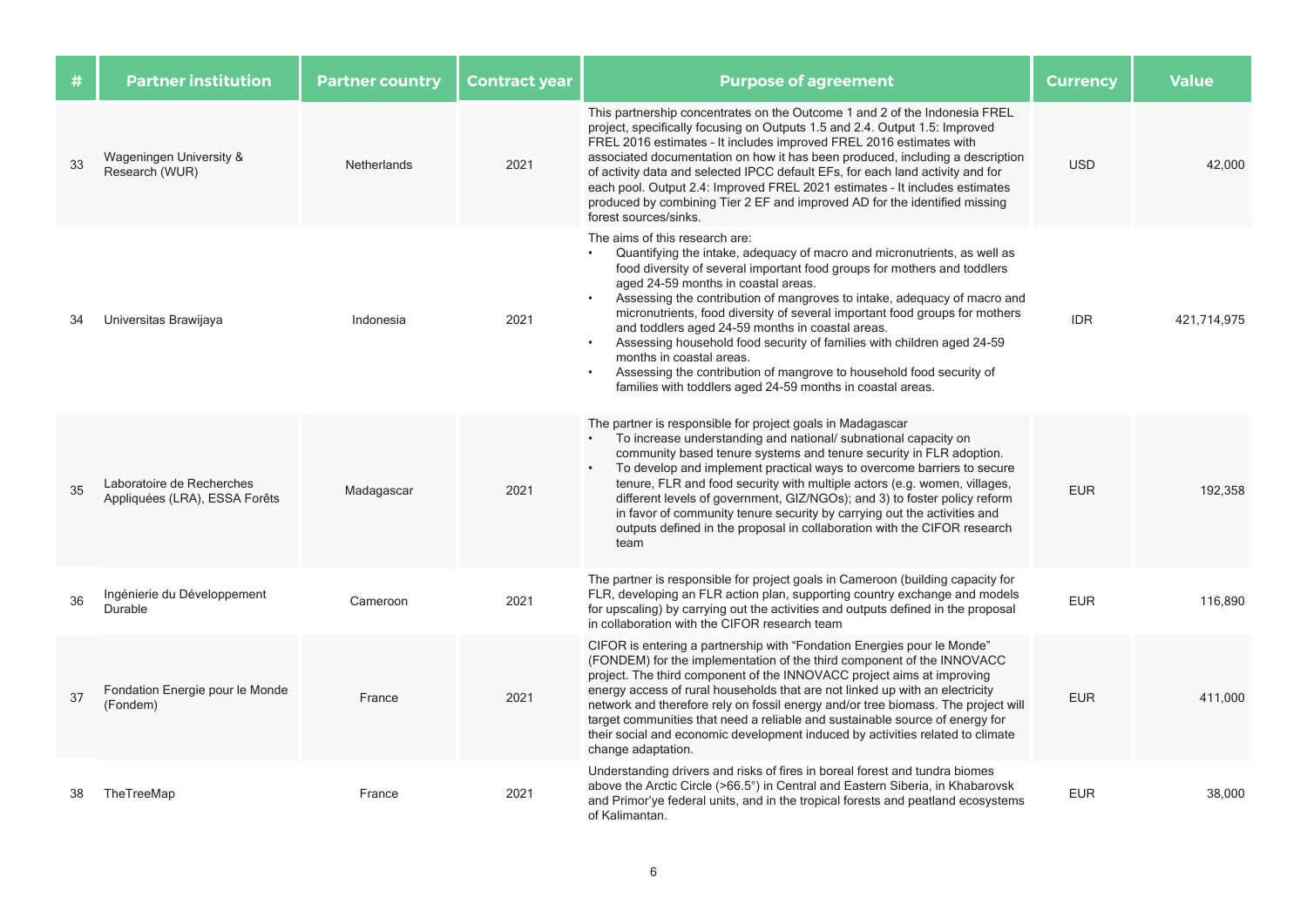| #  | <b>Partner institution</b>                                                                            | <b>Partner country</b>    | <b>Contract year</b> | <b>Purpose of agreement</b>                                                                                                                                                                                                                                                                                                                                                                                                                                                                                                                                                                                                                                                                                                                                                                                                                                                                                                                                                              | <b>Currency</b> | <b>Value</b> |
|----|-------------------------------------------------------------------------------------------------------|---------------------------|----------------------|------------------------------------------------------------------------------------------------------------------------------------------------------------------------------------------------------------------------------------------------------------------------------------------------------------------------------------------------------------------------------------------------------------------------------------------------------------------------------------------------------------------------------------------------------------------------------------------------------------------------------------------------------------------------------------------------------------------------------------------------------------------------------------------------------------------------------------------------------------------------------------------------------------------------------------------------------------------------------------------|-----------------|--------------|
| 39 | Centre for International Co-<br>operation in Sustainable<br>Management of Tropical Peatland           | Indonesia                 | 2021                 | Conduct reviews of previous studies and collect available climate data,<br>aerial photography, satellite data, land use change and remote sensing<br>analyses of past forest fire. Install and maintenance of PM 2.5 and CO<br>monitors in schools, villages, relevant sites and test and continue data<br>collection.<br>Conduct and collect necessary data of social and health impacts of fire<br>$\bullet$<br>and haze with collaboration with local medical specialists. Acquires<br>necessary permissions and develop procedures to conduct epidemiology<br>study for haze impacted population. Conduct to adapt research methods to<br>local contexts and set the logistics required for effective fieldwork.<br>Conduct reviews and pilot studies of forest and peatland ecosystem<br>restoration, forest protection and conservation activities to mitigate forest<br>fire. Study of National, provincial and local forest fire reduction and<br>mitigation plans in study area | <b>USD</b>      | 45.000       |
| 40 | <b>Federal State Budgetary</b><br>Institution of Science Khabarovsk<br><b>Federal Research Center</b> | <b>Russian Federation</b> | 2021                 | Conduct reviews of previous studies and collect available climate data,<br>aerial photography, satellite data and remote sensing analyses of past<br>wildfires. Start administrative process to install PM 2.5 and CO monitors<br>and test data collection once it approved.<br>Conduct preliminary studies of social and health impacts of fire and<br>haze and initiate collaboration with local medical specialists. Acquires<br>necessary permissions and develop procedures to conduct epidemiology<br>study. Conduct to adapt research methods to local contexts and set the<br>logistics required for effective                                                                                                                                                                                                                                                                                                                                                                   | <b>USD</b>      | 75,000       |
| 41 | World Agroforestry (ICRAF) -<br>Headquarters                                                          | Kenya                     | 2021                 | To enhance the capacity of Landscapes For Our future Initiative<br>$\bullet$<br>stakeholders to effectively deliver on their country/regional Actions;<br>To inform the development of enabling sustainability policies, strategies<br>and programmes for implementation of more effective and sustainable ILM<br>initiatives and approaches at scale.                                                                                                                                                                                                                                                                                                                                                                                                                                                                                                                                                                                                                                   | <b>USD</b>      | 2.206.717    |
| 42 | Kemitraan Bagi Pembaruan Tata<br>Pemerintahan                                                         | Indonesia                 | 2021                 | The objective of this partnership in the preparation phase is to find a detailed<br>agreement on the full proposal package, and in particular on KEMITRAAN's<br>role and budget for implementation of the SAGU project. To achieve this,<br>KEMITRAAN will provide a critical contribution in developing the project design<br>for the SAGU program. To do so, KEMITRAAN representatives will actively<br>participate in ToC workshops, national kick off meetings, consultation meetings,<br>field missions, knowledge management workshop, budget workshops,<br>coordination workshops and the role-staff workshop. KEMITRAAN will lead the<br>field mission to Papua.                                                                                                                                                                                                                                                                                                                 | <b>EUR</b>      | 86,486       |
| 43 | <b>Global Environment Centre -</b><br>Malaysia                                                        | Malaysia                  | 2021                 | GEC will provide a critical contribution in developing the project design for the<br>SAGU program. To do so, GEC representatives will actively participate in ToC<br>workshops, national kick off meetings, consultation meetings, field missions,<br>knowledge management workshop, budget workshops, coordination workshops<br>and the role-staff workshop. GEC will lead the field missions to Sarawak and<br>Sabah, Malaysia.                                                                                                                                                                                                                                                                                                                                                                                                                                                                                                                                                        | <b>EUR</b>      | 119,726      |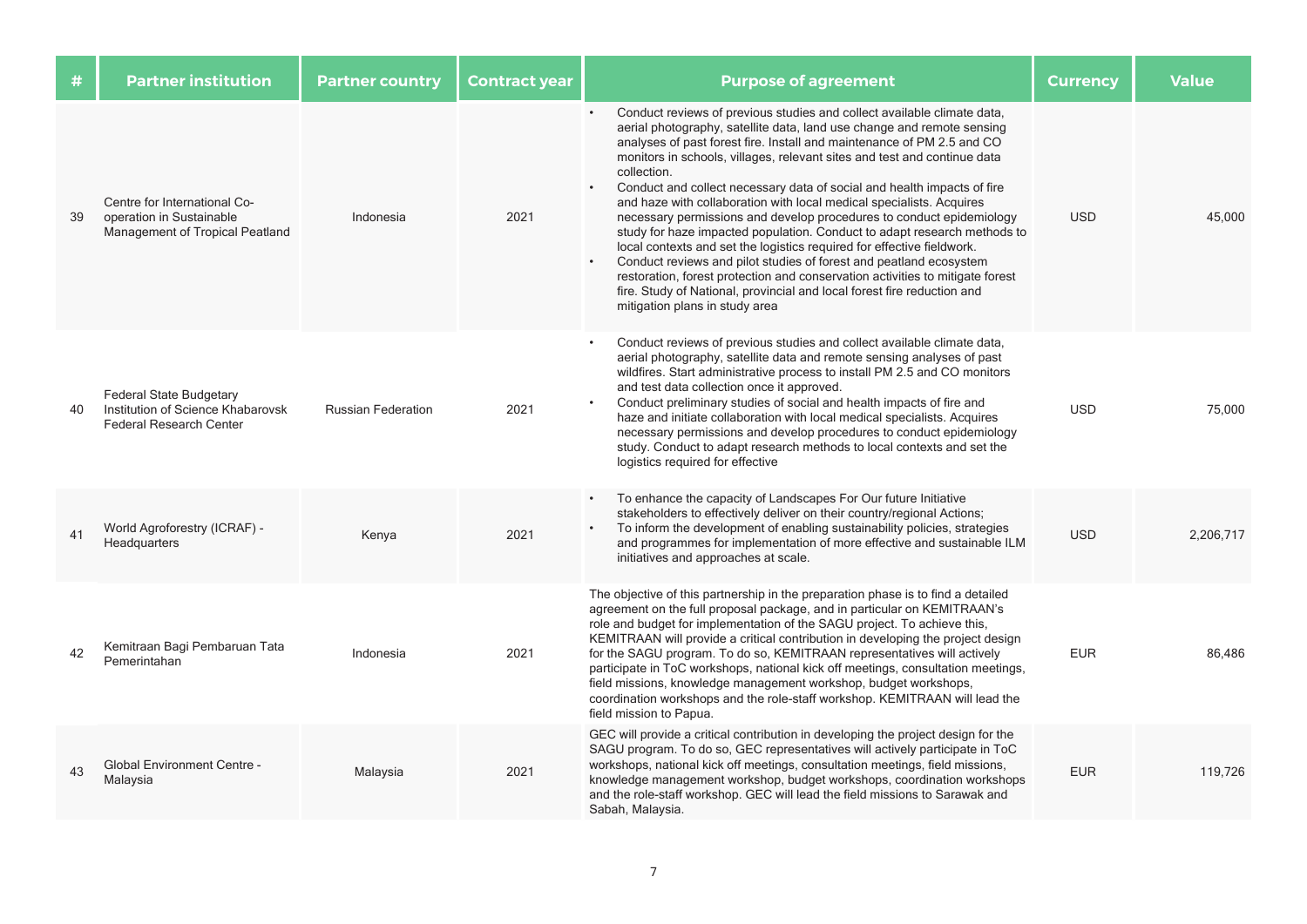| #  | <b>Partner institution</b>                                      | <b>Partner country</b>          | <b>Contract year</b> | <b>Purpose of agreement</b>                                                                                                                                                                                                                                                                                                                                                                                                                                                                                                                                                                                                                                   | <b>Currency</b> | <b>Value</b> |
|----|-----------------------------------------------------------------|---------------------------------|----------------------|---------------------------------------------------------------------------------------------------------------------------------------------------------------------------------------------------------------------------------------------------------------------------------------------------------------------------------------------------------------------------------------------------------------------------------------------------------------------------------------------------------------------------------------------------------------------------------------------------------------------------------------------------------------|-----------------|--------------|
| 44 | Wetlands International - Asia<br>Pacific/ Indonesia Programme   | Indonesia                       | 2021                 | The objective of this partnership in the preparation phase is to find a detailed<br>agreement on the full proposal package, and in particular on YLBA's role<br>and budget for implementation of the SAGU project. To achieve this, YLBA<br>will provide a critical contribution in developing the project design for the<br>SAGU program. To do so, YLBA representatives will actively participate<br>in ToC workshops, national kick off meetings, consultation meetings, field<br>missions, knowledge management workshop, budget workshops, coordination<br>workshops and the role-staff workshop. YLBA will lead the field mission to West<br>Kalimantan | <b>EUR</b>      | 90.752       |
| 45 | <b>SNV Netherlands Development</b><br>Organisation              | Netherlands                     | 2021                 | The objective of this partnership in the preparation phase is to find a detailed<br>agreement on the full proposal package, and in particular on SNV's role and<br>budget for implementation of the SAGU project. To achieve this, SNV will<br>provide a critical contribution in developing the project design for the SAGU<br>program. To do so, SNV representatives will actively participate in ToC<br>workshops, national kick off meetings, consultation meetings, field missions,<br>knowledge management workshop, budget workshops, coordination workshops<br>and the role-staff workshop. SNV will lead the field mission to West Papua.            | <b>EUR</b>      | 106,218      |
| 46 | University for Development<br><b>Studies</b>                    | Ghana                           | 2021                 | UDS will contribute to the improvement of the landscape approach<br>implementation to sustainable supply of forest-related goods and services and<br>protection of biodiversity outcomes in Ghana                                                                                                                                                                                                                                                                                                                                                                                                                                                             | <b>GHS</b>      | 500,468      |
| 47 | International Union for the<br>Conservation of Nature (IUCN)    | Switzerland                     | 2021                 | To develop a strategy and implementation plan for the UN Decade on<br>Ecosystem Restoration (UN-Decade)                                                                                                                                                                                                                                                                                                                                                                                                                                                                                                                                                       | <b>EUR</b>      | 685,896      |
| 48 | International Institute for Applied<br>Systems Analysis (IIASA) | Austria                         | 2021                 | IIASA will work together with National Wildlife Federation (NWF) in the Côte<br>d'Ivoire case study. With extensive experience in app design and development,<br>and maintaining related spatial data infrastructure, IIASA will seek the benefits<br>of combining citizen science with more traditional approaches to working with<br>spatial information.                                                                                                                                                                                                                                                                                                   | <b>EUR</b>      | 446,275      |
| 49 | National Wildlife Foundation                                    | <b>United States of America</b> | 2021                 | National Wildlife Federation (NWF) will coordinate the work in Côte d'Ivoire<br>together with IIASA and organize capacity building workshops and engagement<br>activities to increase understanding, encourage alignment with and use of<br>national forest monitoring systems, and encourage robust implementation of<br>deforestation-free cocoa supply chains among major producers and brands.                                                                                                                                                                                                                                                            | <b>EUR</b>      | 269,387      |